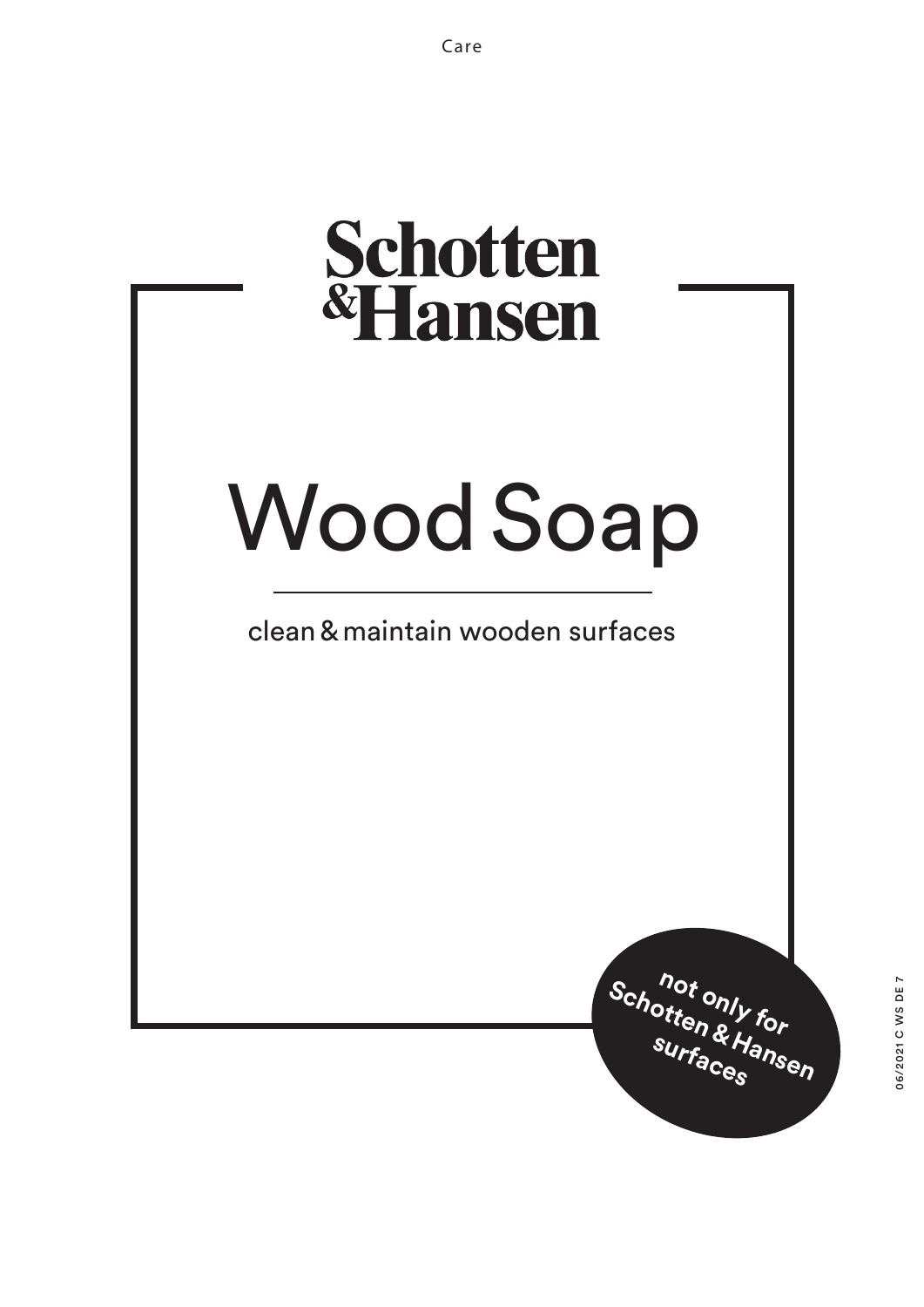#### Care 2/4

# Wood Soap



## Cleaning & Maintaining

Schotten & Hansen Wood Soap is a concentrate for the regular maintenance cleaning of wooden surfaces. In addition to the cleaning effect, its special formula contains natural oils that help to enhance the original resilience of the wood surface.

| Description        | Art. Nr. | Yield    |
|--------------------|----------|----------|
| Wood Soap (Small)  | 30640    | 300 ml   |
| Wood Soap (Medium) | 30636    | 1 Litres |
| Wood Soap (Large)  | 30644    | 5 Litres |

### How to apply to wooden surfaces (flooring & furniture)

First, shake the Wood Soap well and add 30 millilitres (ml) of the concentrate to 2 Litres (l) of hot water. Use a cotton mop or cotton cloth (not microfibre) to wipe the surface with the solution until uniformly damp. Due to the open-pored nature of Schotten & Hansen wooden surfaces, please make sure to wipe wet. We recommend wiping it a second time with a damp cloth to absorb the remaining dirty water. If more gloss is required, the surface can be dry-polished with a polishing machine, a cotton cloth, or a white polishing pad.

Before using the Wood Soap on wooden surfaces from other manufacturers, we recommend testing the effect first on an invisible area.

For highly-frequented areas, e.g. public areas such as a hotel lobby or a sales area, we recommend increasing the concentration of the Wood Soap (approx. 100 millilitres (ml) Wood Soap to 5 Litres (l) of hot water) and cleaning with a polishing machine (white pad, sisal brush) once a week. Observe a drying time of at least 2 hours between cleaning and polishing. These steps make the surface even more resistant to dirt and moisture over time. With regular and correct use, the Wood Soap retains the original beauty of wooden surfaces.



## Yield

1Litre (l) of Wood Soap cleans approx. 400m². This figure may vary depending on the condition and absorbency of the wooden surface. For heavier soiling, increase the concentration.

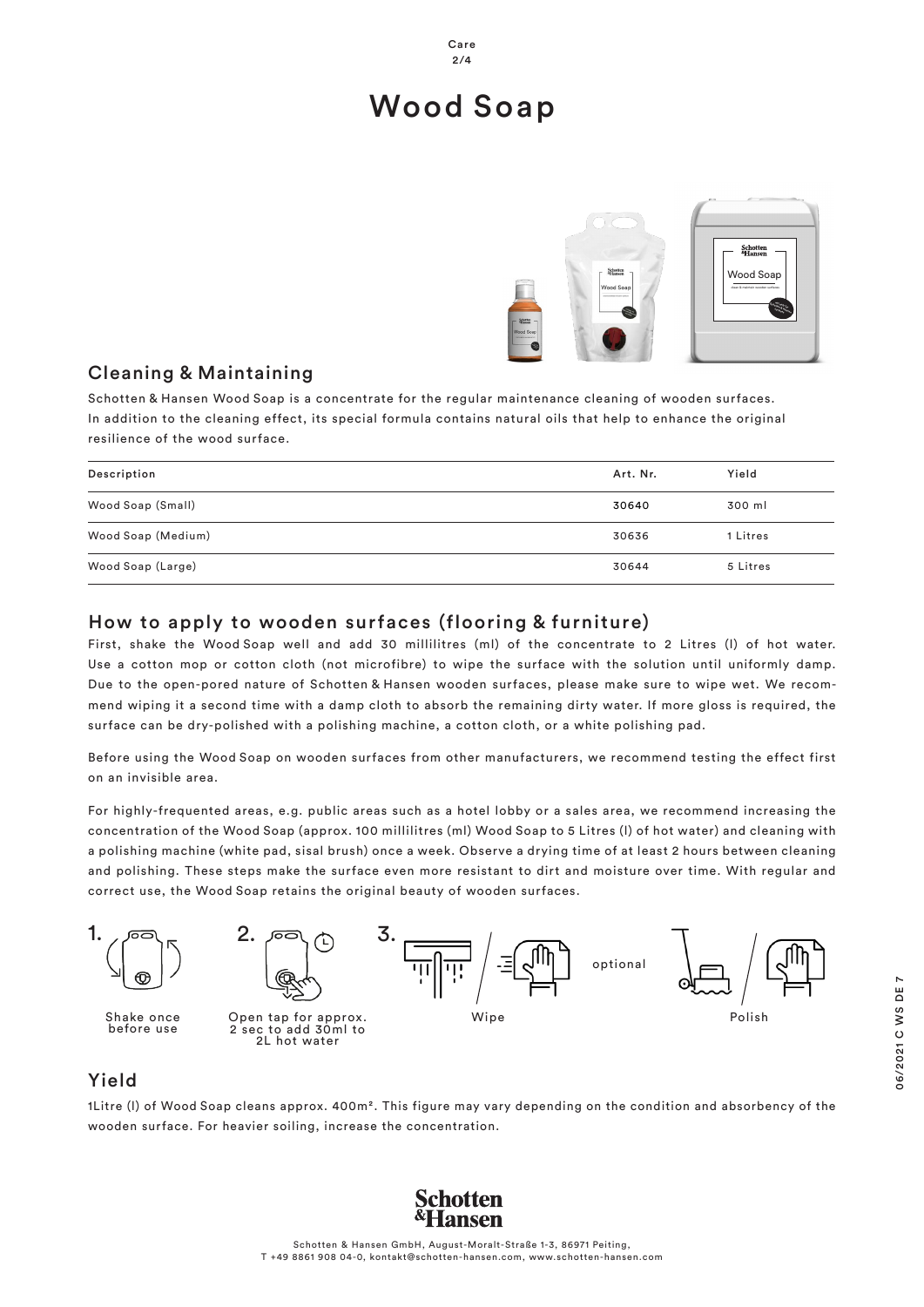# Wood Soap

### Further information for Schotten & Hansen wooden surfaces

Wooden surfaces treated with Schotten & Hansen Wood Polish should only be cleaned with Schotten & Hansen cleaning and care products. You can purchase cleaning accessories such as mops and buckets from us. Aggressive, alkaline or solvent-based cleaning products can damage polish on wooden surfaces. Remove dirt from the floor or furniture surfaces as soon as possible to prevent staining. Avoid cleaning with microfibres or partial use of cleaning sponges. Remove standing water and puddles as quickly as possible and protect your wooden surfaces from constant moisture.

Scan the QR code with your smartphone camera to access the Wood Soap application video:

#### Frequently asked questions: (Applicable to Schotten & Hansen wooden surfaces)

### **Why are some parts of the floor still marked or dirty after cleaning?**

We recommend wiping the stubborn stains more often and letting the water soak in a little longer before wiping again to absorb the dirty water. This should improve or remedy the situation. Never use partial abrasive cleaners or scouring pads, as this can damage the surface of the floor and remove colour pigments that have been elaborately worked into the surface. This can cause areas of light staining.

#### **What to do if stains cannot be removed after maintenance cleaning with The Wood Soap?**

In such cases, we advise you to contact Schotten & Hansen's service department for further advice. Phone: +49 8861 90804 152 E-mail: service@schotten-hansen.com

All information on this data sheet is to be considered as advice and is based on empirical investigations according to today's state of the art. Therefore, all provided information on the suitability, processing and application of our products, as well as technical advice and further particulars, do explicitly not release the customer and/or user from verifying the products' suitability by means of their own tests.